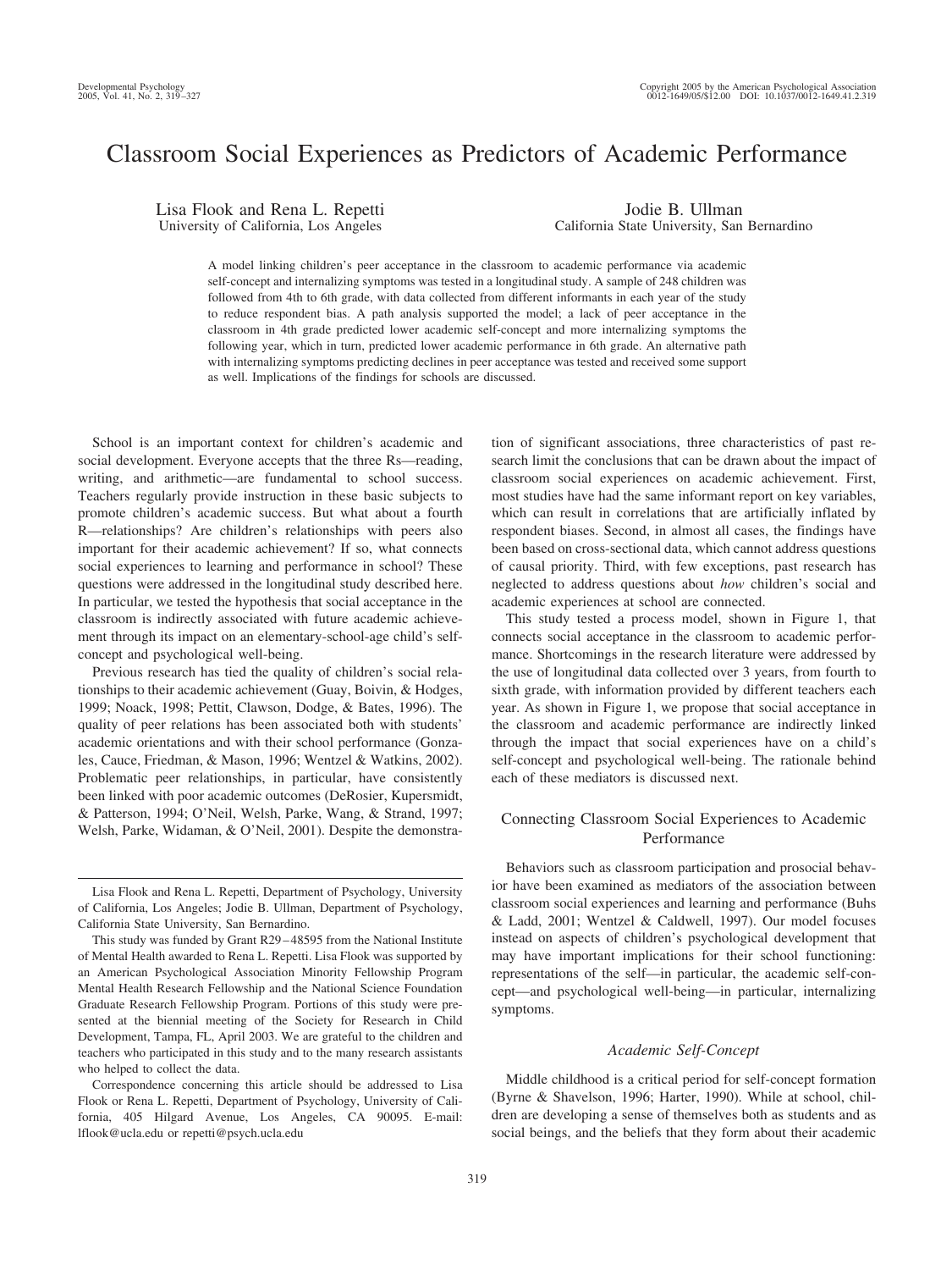

*Figure 1.* Conceptual model of mediation.

abilities affect their classroom performance. In fact, academic self-concept has been identified as a predictor of academic achievement beyond what can be explained by prior achievement (Marsh & Hau, 2003). Children who are secure and confident in their ability to succeed are likely to put forth the effort required to master schoolwork (Dweck, 1986). When the material is challenging, they work even harder and, as a result, earn high grades, which reinforces their belief in their abilities. However, children who are uncertain about their abilities, regardless of objective indicators of their academic performance, might be inclined to give up easily or not put forth as much effort (Repetti, McGrath, & Ishikawa, 1999). Negative perceptions of academic ability could contribute to a cycle that causes a child to fall behind in schoolwork.

It is reasonable to hypothesize that social experiences in the classroom play a role in shaping a child's academic self-concept. We know that school-age children's views about themselves are formed in part from their relationships (Cole, Maxwell, & Martin, 1997; Harter, 1988; Wentzel, 1998). Children who are isolated from their peers may come to think about themselves in negative terms, and their negative self-evaluations may extend beyond the social domain to include internalized negative beliefs about their core self-worth (Graham & Juvonen, 1998). The negative feedback they receive from peers may color their view of their abilities, such as when another child calls them names that demean their ability (e.g., stupid or dumb). Children who lack acceptance from peers may also be excluded from group activities and harbor negative attitudes about school. Consequently, such children may lack motivation and confidence and disengage from classroom activities. Thus, socially maladjusted children may form a poor academic self-concept that adversely affects their performance in the classroom. The model in Figure 1 proposes that a weakened academic self-concept contributes to the indirect association between a lack of social acceptance at school and subsequent declines in academic performance.

#### *Internalizing Symptoms*

Diminished psychological well-being may also contribute to the indirect association between social experiences and academic performance in the classroom. In particular, Figure 1 focuses on a constellation of problems often grouped under the general heading of internalizing symptoms, which include signs of behavioral inhibition and negative emotions such as anxiety and sadness. Children who are rejected and lack acceptance from peers are prone to feelings of loneliness and depressed mood (Brendgen, Vitaro, Turgeon, & Poulin, 2002; Kochenderfer & Ladd, 1996; Panak & Garber, 1992; Sletta, Valas, Skaalvik, & Sobstad, 1996). Free from psychological distress, a child can maintain focus and concentrate on school-related tasks and challenges. Reduced vulnerability to depression in children contributes to their scholastic achievement (Bandura, Barbaranelli, Caprara, & Pastorelli, 1996; Dweck, 1986).

However, the attentional resources of a child suffering psychological distress may be shifted to other problems, leaving the child less able to attend to lessons in class. Negative mood states have, in fact, been found to interfere with students' learning at school (Roeser, van der Wolf, & Strobel, 2001). The role of internalizing symptoms depicted in our model was supported by another study's analysis of cross-sectional data in which perceived peer harassment correlated with low self-worth, feelings of loneliness, and depressive symptoms. These indicators of psychological distress, in turn, predicted poorer school outcomes among middle-school students (Juvonen, Nishina, & Graham, 2000).

The model proposed in this study implies directionality in that lack of peer acceptance precedes internalizing symptoms. Previous research has not been conclusive as to the direction of these paths (Hodges & Perry, 1999; Hymel, Rubin, Rowden, & LeMare, 1990; Strauss, Forehand, Smith, & Frame, 1986). Therefore, the reverse path, with internalizing symptoms predicting lack of peer acceptance, was also tested in a multiple regression analysis.

To summarize, the conceptual model in Figure 1 specifies that declines in academic self-concept and increases in internalizing symptoms contribute to an indirect association between a lack of peer acceptance in the classroom and poor academic performance. Predictor, mediator, and outcome variables in the model were measured in 3 consecutive years, from the fourth grade to the sixth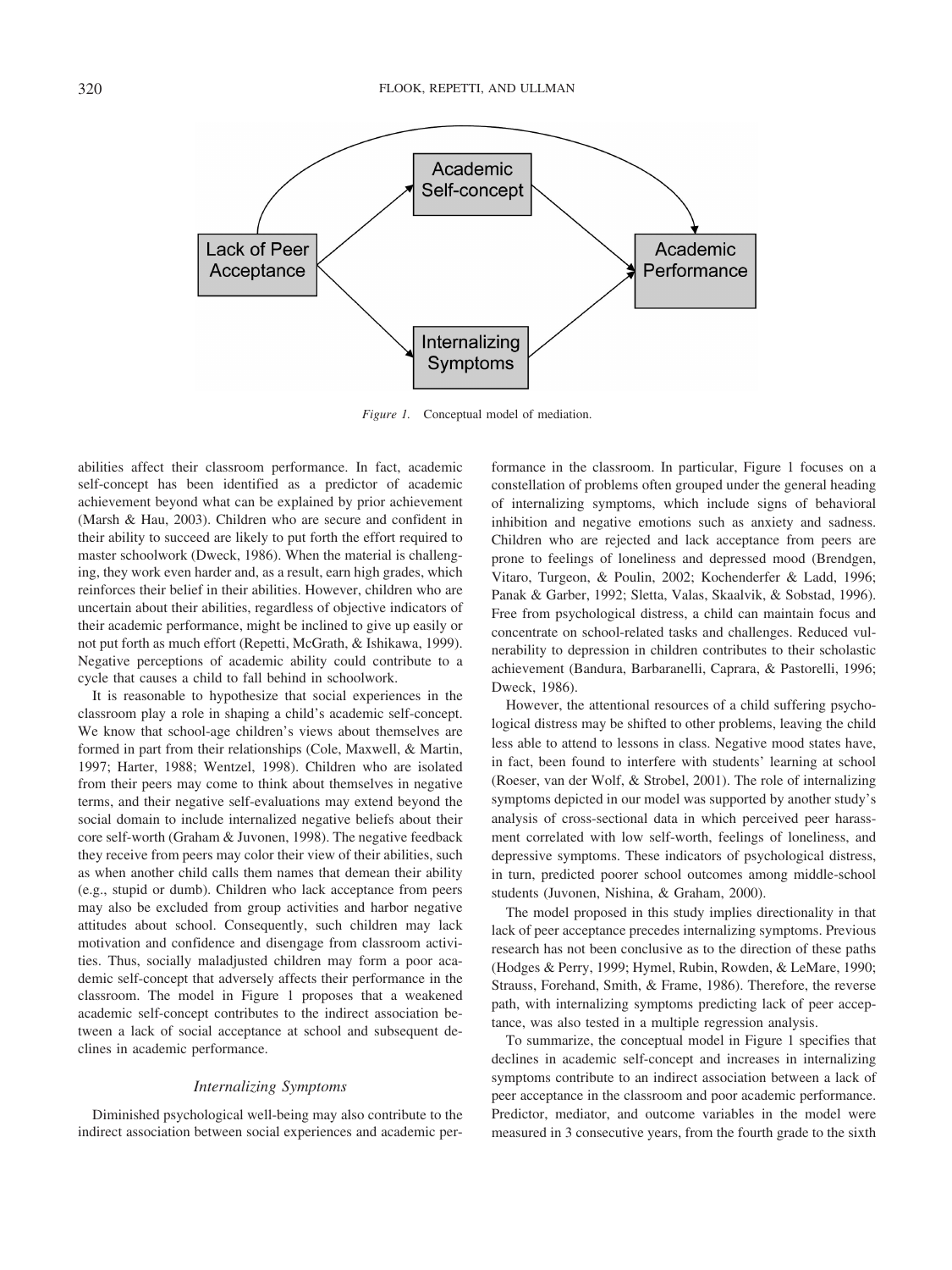grade, with data collected from different teachers each year and self-report used in one year.

# Method

## *Procedure*

The data for this study were collected as part of a 3-year longitudinal investigation of child and family development. Parents of fourth-grade children from three schools, one parochial school and two public schools, in a large metropolitan area were sent letters describing the study. Children who agreed to participate, and whose parents signed consent forms, completed annual interviews, and their fourth-, fifth-, and sixth-grade teachers responded to questionnaires. In exchange for their participation each year, children and teachers received a small honorarium.

# *Participants*

Cohorts of fourth-grade children were recruited into the study in each of 3 consecutive years. A total of 677 fourth-grade children were invited to participate, and parental consent was obtained from 248 (37%) of the families. The study maintained a high retention rate over 3 years, with academic performance indicators for 82% of children obtained from report card grades assigned by sixth-grade teachers. Fourth-grade teachers completed reports of children's peer acceptance for 99% of children. Fifthgrade teachers reported on internalizing symptoms for 83% of children. Interviews for 93% of children were completed in the fifth grade. The sample consisted primarily of high-income, highly educated Caucasian families. Approximately 81% of parents identified themselves as Caucasian (8% identified themselves as Asian/Pacific Islander, 4% as Latino, 1% as African American, 1% as Native American, and 5% as Other). More than half of the families (54%) reported earning more than \$80,000 per year from 1992 to 1997, and over 80% of the parents were college graduates.

#### *Measures*

The predictor, mediator, and outcome variables were examined using different teachers' reports of children's behavior, children's perceptions about themselves, and report card grades.

#### *Predictor Variable: Lack of Peer Acceptance*

Children's peer acceptance in the classroom in fourth grade was assessed with a teacher-report measure developed for use in this study. Using a 5-point Likert-type response scale, teachers rated children on eight items that assessed (a) how well liked the child was, (b) the extent to which he or she was disliked, (c) number of good friends, (d) popularity among peers, (e) exclusion from play and activities organized by other children, and (f) the extent to which the child would or would not be chosen by peers to participate in different group activities (i.e., social, athletic, academic). The scale has high internal consistency (Cronbach's  $\alpha = .94$ ), and previously reported results indicate that it correlates with other validated measures of peer acceptance based on teacher reports, parent reports, and child self-reports (McGrath & Repetti, 2002). The mean of teachers' responses to the eight items was computed, with higher scores indicating less peer acceptance at school.

#### *Mediator Variables*

*Academic self-concept.* The six-item Academic Competence subscale of the Self-Perception Profile for Children (SPPC) was used to measure children's perceptions of their academic abilities in the fourth and fifth grades (Harter, 1985). For each question, children decided which of two statements best described them (e.g., "Some kids have trouble figuring out the answers in school, BUT, Other kids almost always can figure out the answers") and then indicated whether the statement was "really true for me" or "sort of true for me." Each item was scored from 1 to 4, and the mean of the six items was calculated. Higher scores reflect children's more positive evaluations of their own academic abilities. This scale had good internal consistency (Cronbach's  $\alpha = .82$ ).

*Internalizing symptoms.* Teachers' reports on the Internalizing Syndrome scale of the Teacher Report Form (TRF) served as an indicator of children's psychological well-being in the fourth and fifth grades. The TRF has been shown to be reliable, stable, and valid (Achenbach, 1991; Edelbrock & Achenbach, 1984; Edelbrock, Greenbaum, & Conover, 1985). The Internalizing Syndrome scale on the TRF comprises 26 items that describe somatic complaints and withdrawn and anxious/depressed behaviors. Sample items include "feels worthless or inferior" and "too fearful or anxious." Items are rated according to whether they are *not true* (0), *sometimes true* (1), or *often true* (2) of the child during the previous 6 months. The scale had good internal consistency in the current study (Cronbach's  $\alpha = .86$ ).

#### *Outcome Variable: Academic Performance*

Children's academic performance in the fourth, fifth, and sixth grades was assessed by their achievement in two subjects, reading and math, as recorded on their report cards. Reading and math grades were assigned by different teachers during the semester in which children completed their interviews. Because different schools involved in this study assigned grades in different ways, before testing hypotheses, we standardized reading and math grades within each school and cohort to a mean of 0 and a standard deviation of 1. We then computed the average of the reading and math grades at each time period in order to form an overall measure of academic performance for each child during that grading period.

#### Results

#### *Analysis Overview and Assumptions*

Although children changed classrooms in each year of the study and different teachers reported on students at each time point, children were nested within classrooms. To correct for this clustering, we controlled for potential classroom effects and obtained fixed-effect estimates for all of our analyses. Intraclass correlations were obtained from a set of regression equations in which dummy codes for fourth- and fifth-grade classroom assignments were entered as predictors of each of the four variables in the path model (Cohen, Cohen, West, & Aiken, 2003). The resulting estimates of classroom nesting effects were as follows: lack of peer acceptance in fourth grade,  $R^2 = .25$ ; academic self-concept in fifth grade,  $R^2$  = .21; internalizing symptoms in fifth grade,  $R^2$  = .42; and academic performance in sixth grade,  $R^2 = .21$ .

The study hypotheses were first tested through correlations with cross-sectional data while controlling for classroom nesting. Each path in the conceptual model was then tested with longitudinal data in hierarchical regression analyses that controlled for earlier levels of the outcome variable as well as classroom assignment. Tests of gender differences and of the reverse path predicting lack of peer acceptance from internalizing symptoms were also performed.

The final test of the overall model involved a longitudinal path analysis (with fourth- and fifth-grade classroom nesting variance removed) in which the predictor, mediator, and outcome variables were each measured at different, sequential time points. Different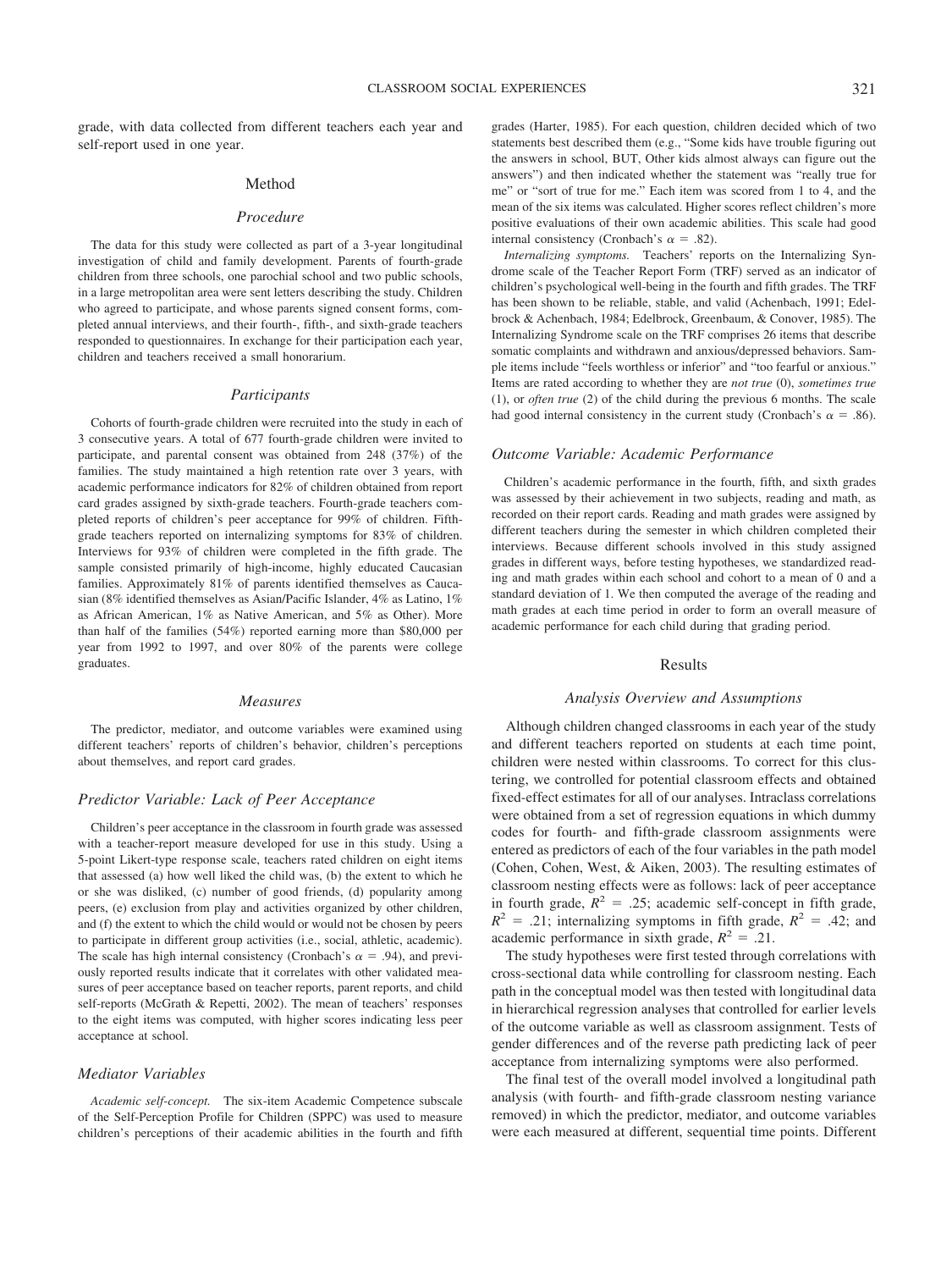teachers provided reports each year of the study: Fourth-grade teachers reported on peer acceptance in the classroom, fifth-grade teachers described internalizing symptoms, and grades assigned by sixth-grade teachers served as the outcome measure of academic performance. Self-reports were obtained at one point in time: Children described their academic self-concept in fifth grade.

The assumptions of multivariate normality and linearity were evaluated with SPSS and EQS. The data were significantly nonnormally distributed (Mardia's standardized coefficient  $= 4.77$ ,  $p < .01$ ). Scores more than 3.3 *SD*s away from the mean were counted as outliers (Tabachnick & Fidell, 2001). There were five univariate outliers and one multivariate outlier (raw scores are indicated in parentheses). The multivariate outlier was a boy more than 3.3 *SD*s above the mean on internalizing symptoms at Time 1 (0.89) and Time 2 (0.78). The univariate outliers were as follows: 1 boy and 1 girl more than 3.3 *SD*s above the mean on internalizing symptoms (0.89 and 1.03, respectively) at Time 1; 1 girl more than 3.3 *SDs* below the mean on academic performance  $(-2.69)$  at Time 1; 1 boy more than 3.3 *SD*s below the mean on academic self-concept (1.50) at Time 2; and 1 girl more than 3.3 *SD*s above the mean on internalizing symptoms (0.47) at Time 2. Because the variables were significantly nonnormally distributed, robust maximum-likelihood estimation and the Satorra–Bentler scaled chi-square were used for all of the path analysis models. The standard errors associated with the parameter estimates were also adjusted for the extent of the nonnormality (Bentler & Dijkstra, 1985; Satorra & Bentler, 1988).

The pattern of missing data met the assumptions for missing completely at random (MCAR), Little's MCAR  $\chi^2(86, N =$  $248$ ) = 134.51,  $p = .001$ ; therefore the EM (expectation maximization) algorithm in SPSS 11.5 was used to impute data for variables with less than 8% of data missing (Little, 1988). *T* tests were examined for all pairwise patterns of missing data. To control for Type I error, we used a probability value of .001. None of the tests was significant; therefore, we concluded that the data were certainly missing at random and probably missing completely at random. Data were imputed on the basis of the unrestricted covariance matrix for two variables in the path analysis: children's academic self-concept in fifth grade, which had 17 cases (or 7.3%) of missing data, and teachers' reports of peer acceptance in fourth grade, which had 3 cases (or 1.2%) of missing data. Data were not imputed for the two variables with more than 8% of data missing. There were 44 cases (or 17.7%) of data missing for fifth-grade teachers' reports of children's internalizing symptoms and 41 cases (or 16.5%) of data missing for sixth-grade academic performance. These variables contained a total of 204 and 207 usable cases, respectively.

# *Cross-Sectional Correlations*

First, we established that there was a significant association between peer relations and academic performance. Cross-sectional partial correlations between the lack of peer acceptance predictor variable and the academic performance outcome variable, with the classroom effect removed, when children were in the fourth, fifth, and sixth grades, are presented in Table 1. All three correlations were in the predicted direction and reached a conventional level of statistical significance, ranging from  $-.29$  to  $-.49$  ( $p < .01$ ). Less

peer acceptance in the classroom was consistently associated with poorer academic performance when we controlled for nesting within classrooms.

# *Longitudinal Multiple Regression Analyses*

Next, in order to assess causal priority, we tested each path in our conceptual model in separate hierarchical multiple regressions. As shown in Table 2, the analysis controlled for the earlier level of the outcome variable in the path, and dummy codes were entered to represent students' fourth- and fifth-grade classroom assignments, in accordance with Cohen et al. (2003). The regression analysis asked, for example, whether a lack of peer acceptance would predict future academic performance after earlier levels of academic performance were controlled. In this example, the longitudinal association was tested (while controlling for fourth- and fifth-grade classroom assignments in Step 1) by entering the earlier score on the academic performance outcome variable in Step 2 and entering the predictor variable, in this case lack of peer acceptance, in Step 3 to predict changes in later academic performance. With our participants distributed across 28 fourth-grade classrooms and 24 fifth-grade classrooms, our approach to controlling for the effects of classroom nesting represented a conservative test of the study's hypotheses and resulted in a significant reduction in the degrees of freedom in our analyses. Given the unidirectional nature of the hypotheses, one-tailed *p* values are presented for the *t* tests associated with the betas reported in Table 2.

The regression coefficients representing two of the five paths that are presented in Figure 1 reached statistical significance, and three coefficients were almost significant when prior levels of the outcome variable, as well as fourth- and fifth-grade classroom assignments, were taken into account. The first three sections of Table 2 present tests in which sixth-grade academic performance was the outcome variable, with controls for earlier academic performance in the fourth or fifth grade. A lack of peer acceptance in the fourth-grade classroom predicted children's academic performance in sixth grade,  $R^2$  = .46,  $F_{change}(1, 151)$  = 12.37,  $p$  < .01, when academic performance in fourth grade and classroom assignments were controlled (Step 1:  $R^2 = .25$ ,  $p > .10$ ). Sixthgrade academic performance was marginally predicted by academic self-concept in fifth grade,  $R^2 = .57$ ,  $F_{change}(1, 154) = 2.27$ ,  $p = .065$ , when both academic performance in fifth grade and classroom assignment in fourth and fifth grades were controlled (Step 1:  $R^2 = .21$ ,  $p > .10$ ). Likewise, sixth-grade academic performance was marginally predicted by internalizing symptoms in fifth grade,  $R^2 = .58$ ,  $F_{change}(1, 141) = 2.44$ ,  $p = .06$ , when both academic performance in fifth grade and classroom assignments were controlled (Step1:  $R^2 = .21$ ,  $p > .10$ ).

In the next section of Table 2, fifth-grade academic self-concept is the outcome variable, predicted by fourth-grade peer acceptance, with academic self-concept in the fourth grade controlled. In the last section of Table 2, fifth-grade internalizing symptoms is the outcome variable, predicted by fourth-grade peer acceptance, with internalizing symptoms in the fourth grade controlled. Academic self-concept was significantly predicted by a lack of peer acceptance in fourth grade,  $R^2 = .50$ ,  $F_{change}(1, 195) = 7.86$ ,  $p < .01$ , when earlier academic self-concept and classroom assignments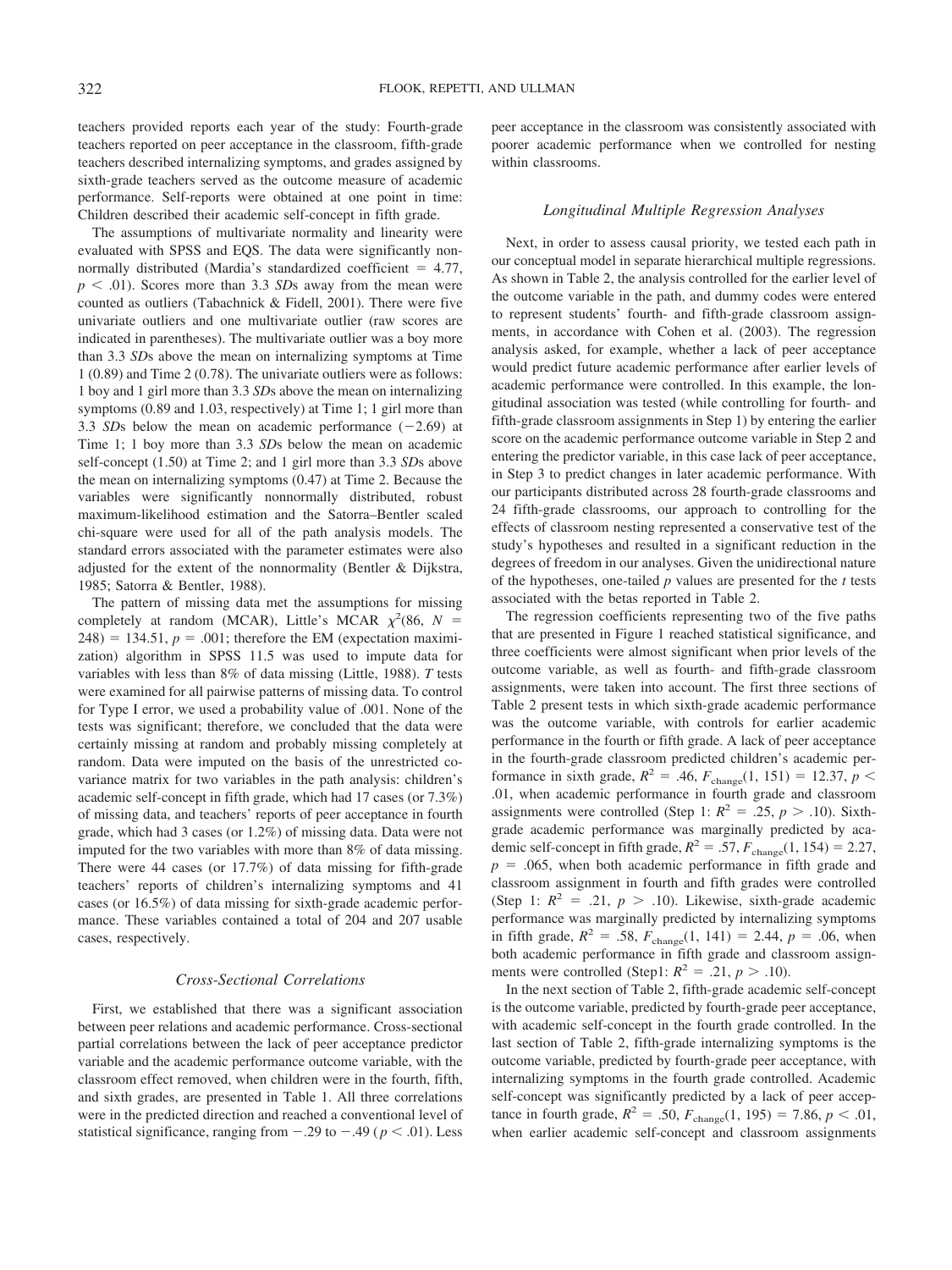| Variable                   | 1 | $\overline{2}$         | 3                      | $\overline{4}$         |
|----------------------------|---|------------------------|------------------------|------------------------|
|                            |   | 4th grade (Time 1)     |                        |                        |
| 1. Lack of peer acceptance |   | $-.28*$<br>$(N = 248)$ | $.60*$<br>$(N = 245)$  | $-.47*$<br>$(N = 230)$ |
| 2. Academic self-concept   |   |                        | $-.17*$<br>$(N = 245)$ | $.43*$<br>$(N = 230)$  |
| 3. Internalizing symptoms  |   |                        |                        | $-.28*$<br>$(N = 227)$ |
| 4. Academic performance    |   |                        |                        |                        |
|                            |   | 5th grade (Time 2)     |                        |                        |
| 1. Lack of peer acceptance |   | $-.23*$<br>$(N = 206)$ | $.52*$<br>$(N = 205)$  | $-.49*$<br>$(N = 203)$ |
| 2. Academic self-concept   |   |                        | $-.18*$<br>$(N = 204)$ | $.37*$<br>$(N = 218)$  |
| 3. Internalizing symptoms  |   |                        |                        | $-.28*$<br>$(N = 201)$ |
| 4. Academic performance    |   |                        |                        |                        |
|                            |   | 6th grade (Time 3)     |                        |                        |
| 1. Lack of peer acceptance |   | $-.17*$<br>$(N = 154)$ | $.28*$<br>$(N = 153)$  | $-.29*$<br>$(N = 150)$ |
| 2. Academic self-concept   |   |                        | $-.10$<br>$(N = 152)$  | $.45*$<br>$(N = 203)$  |
| 3. Internalizing symptoms  |   |                        |                        | $-.14$<br>$(N = 149)$  |
| 4. Academic performance    |   |                        |                        |                        |

Table 1 *Cross-Sectional Correlations Among Variables at Three Time Points With Classroom Effect Removed*

 $* p < .01$ .

were controlled (Step 1:  $R^2 = .21$ ,  $p > .10$ ). Internalizing symptoms in fifth grade were marginally predicted by a lack of peer acceptance in fourth grade,  $R^2 = .51$ ,  $F_{change}(1, 158) = 2.56$ , one-tailed  $p = .055$ , when internalizing symptoms in fourth grade and classroom assignments were controlled (Step 1:  $R^2 = .42$ ,  $p <$ .01).

Thus, after we controlled for earlier levels of the outcome variable and classroom nesting in the fourth and fifth grades, a lack of peer acceptance in the classroom significantly improved prediction of children's academic self-concept, academic functioning, and to a lesser degree internalizing symptoms, 1 and 2 years later. Internalizing symptoms and academic self-concept contributed to the prediction of children's later academic performance when earlier academic performance and the nesting of students within classrooms were controlled.

The reverse path, predicting fifth-grade lack of peer acceptance from fourth-grade internalizing symptoms while controlling for fourth-grade lack of peer acceptance and classroom nesting, was also tested. The classroom effect was significant (Step 1:  $R^2 = .30$ ,  $p < .05$ ), indicating that children's fifth-grade lack of peer acceptance was associated with their classroom assignment. Moreover, internalizing symptoms in fourth grade marginally predicted lack of peer acceptance in fifth grade,  $R^2 = .60$ ,  $F_{change}(1, 159) = 2.43$ ,  $p = 0.06$ , suggesting that a lack of peer acceptance may be partially explained by prior internalizing symptoms.

#### *Path Analysis*

We hypothesized that the association between peer acceptance and academic performance is mediated by academic self-concept and internalizing symptoms. The conceptual model depicting the hypothesized mediation is presented in Figure 1. Rectangles represent the measured variables. A line connecting variables indicates a hypothesized relationship, with the arrow pointing to the outcome variable. Recall that child self-report data from the fifth grade and data collected from different teachers across all 3 years were used in the path analysis. A lack of peer acceptance was represented by fourth-grade teachers' reports of children's peer acceptance. Academic performance was the combined average of students' sixth-grade math and reading grades. Academic selfconcept was based on children's perceptions of their academic abilities in the fifth grade, and internalizing symptoms were measured by fifth-grade teacher reports.

The path analysis was run on residual scores, with variance due to fourth- and fifth-grade classroom nesting removed. The independence model testing the null hypothesis, that the variables are uncorrelated with each other, was rejected: robust  $\chi^2(6, N =$  $185$ ) = 70.16,  $p < .05$ . The hypothesized model reproduced the sample covariance matrix well: Satorra-Bentler scaled  $\chi^2(1, N =$ 185) = 0.47,  $p = .49$  and comparative fit index (CFI) = 1.00. When the direct path from fourth-grade lack of peer acceptance to sixth-grade academic performance was removed, the model was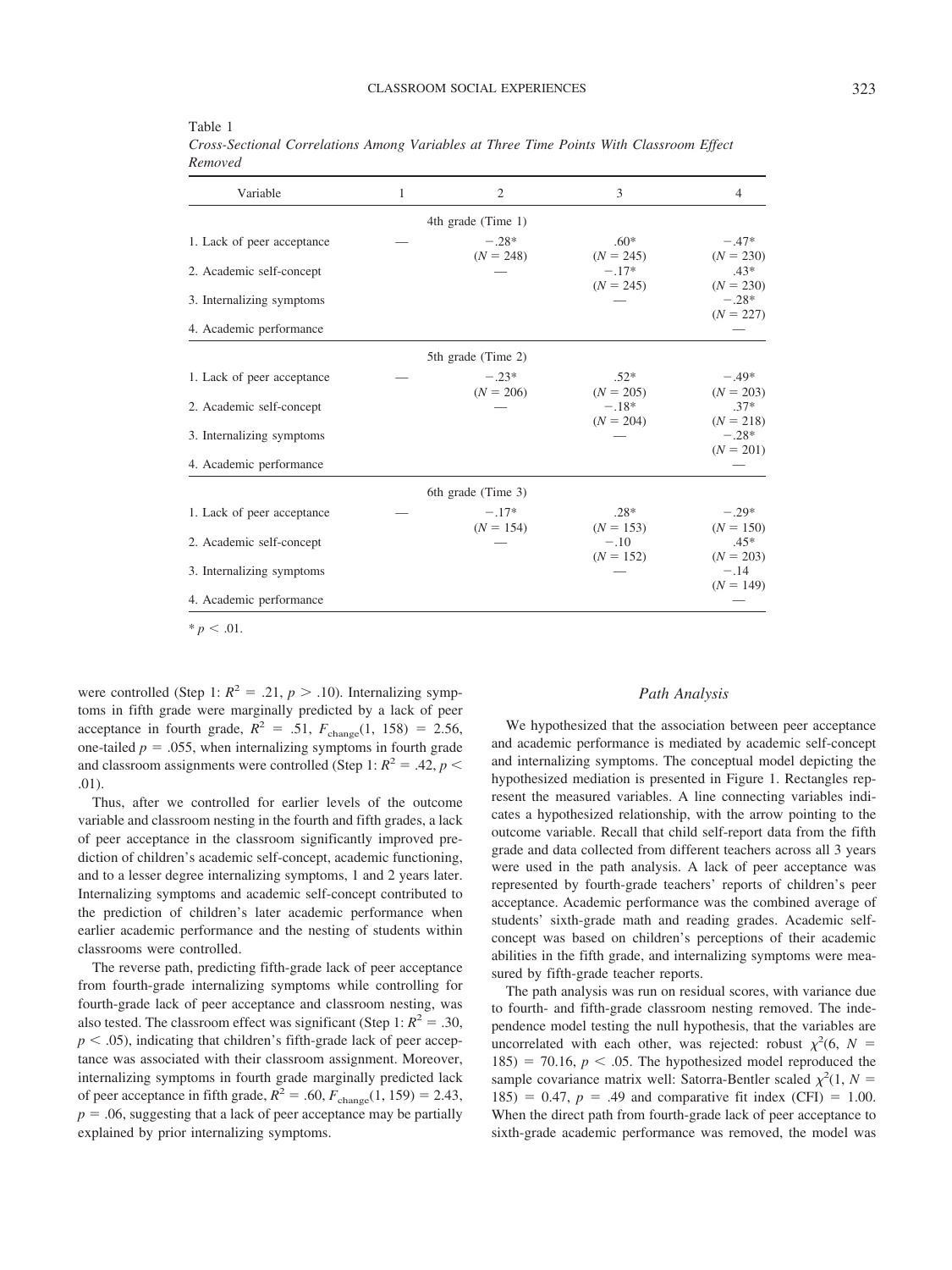Table 2

| Longitudinal Hierarchical Regression Analyses With Classroom |  |  |  |
|--------------------------------------------------------------|--|--|--|
| Controlled                                                   |  |  |  |

| Variable                                                                                                                     | B      | SE B | β      | t             |
|------------------------------------------------------------------------------------------------------------------------------|--------|------|--------|---------------|
| Predicting academic performance in 6th grade from lack of peer<br>acceptance in 4th grade $(N = 204)$                        |        |      |        |               |
| Step 1                                                                                                                       |        |      |        |               |
| Classroom codes                                                                                                              |        |      |        |               |
| Step 2                                                                                                                       |        |      |        |               |
| Academic performance (T1)                                                                                                    | .54    | .08  | .48    | $6.60*$       |
| Step 3                                                                                                                       |        |      |        |               |
| Academic performance (T1)                                                                                                    | .39    | .09  | .35    | $4.28*$       |
| Lack of peer acceptance $(T1)$                                                                                               | $-.28$ | .08  | $-.28$ | $-3.52*$      |
| Step 1<br>Classroom codes                                                                                                    |        |      |        |               |
| Step 2                                                                                                                       |        |      |        |               |
| Academic performance (T2)                                                                                                    | .73    | .07  | .72    | $11.24*$      |
| Step 3                                                                                                                       |        |      |        |               |
| Academic performance (T2)                                                                                                    | .69    | .07  | .69    | $10.04*$      |
| Academic self-concept (T2)                                                                                                   | .16    | .11  | .10    | $1.51\dagger$ |
| Predicting academic performance in 6th grade from the proposed<br>mediator internalizing symptoms in 5th grade ( $N = 184$ ) |        |      |        |               |
| Step 1                                                                                                                       |        |      |        |               |
| Classroom aadas                                                                                                              |        |      |        |               |

| .70  | .064 | .74   | $11.04*$       |
|------|------|-------|----------------|
|      |      |       |                |
| .68  | .07  | -71   | $10.48*$       |
| - 98 | -63  | $-12$ | $-1.56\dagger$ |
|      |      |       |                |

| Predicting academic self-concept in 5th grade from lack of peer |  |
|-----------------------------------------------------------------|--|
| acceptance in 4th grade $(N = 246)$                             |  |

| Step 1                         |     |     |     |          |
|--------------------------------|-----|-----|-----|----------|
| Classroom codes                |     |     |     |          |
| Step 2                         |     |     |     |          |
| Academic self-concept (T1)     | .50 | .05 | .59 | 9.97*    |
| Step 3                         |     |     |     |          |
| Academic self-concept (T1)     | .46 | .05 | .54 | $9.01*$  |
| Lack of peer acceptance $(T1)$ | .04 | .01 | .19 | $-2.80*$ |
|                                |     |     |     |          |

Predicting internalizing symptoms in 5th grade from lack of peer acceptance in 4th grade  $(N = 204)$ 

| $JICU$ 1                       |     |     |     |         |
|--------------------------------|-----|-----|-----|---------|
| Classroom codes                |     |     |     |         |
| Step 2                         |     |     |     |         |
| Internalizing symptoms (T1)    | .19 | -04 | -34 | 4.96*   |
| Step 3                         |     |     |     |         |
| Internalizing symptoms (T1)    | .15 | .05 | .26 | $3.03*$ |
| Lack of peer acceptance $(T1)$ | .01 | .07 | .13 | 1.60†   |
|                                |     |     |     |         |

*Note.* Classroom codes were entered in Step 1 as a control for students' 4th- and 5th-grade classroom assignments.  $T1 =$ Time 1 (4th grade); T2 = Time 2 (5th grade).

One-tailed *p* values:  $* p < .01$ .  $\dagger p < .10$ .

 $C_{\text{max}}$  1

significantly degraded (Satorra–Bentler scaled chi-square difference  $= 25.96, p \leq .01$ ). The following analyses reflect tests of the entire model.

A lack of peer acceptance in the fourth grade directly predicted poor academic performance in the sixth grade (unstandardized

coefficient  $= -0.45$ ,  $p < 0.05$ ) as well as a lower academic selfconcept (unstandardized coefficient  $=$  -.16,  $p < .05$ ) and more internalizing symptoms in the fifth grade (unstandardized coefficient  $= .03, p < .05$ ). In turn, academic performance was predicted by academic self-concept (unstandardized coefficient  $= .32, p \le$ .05) and internalizing symptoms (unstandardized coefficient  $-1.00, p < .10$ ).

#### *Intervening Variables*

Indirect effects were tested by following a procedure demonstrated to have greater power than traditional tests of mediation (MacKinnon, Lockwood, Hoffman, West, & Sheets, 2002). Fifthgrade academic self-concept and internalizing symptoms served as intervening variables between peer acceptance in fourth grade and academic performance in sixth grade (indirect effect  $=$   $-.076, p \le$ .05). A lack of peer acceptance predicted a lower academic selfconcept, and in turn, a lower academic self-concept was associated with poorer academic performance. A lack of peer acceptance also predicted more internalizing symptoms, and more internalizing symptoms were associated with lower levels of academic performance. Unstandardized coefficients (and standardized coefficients in parentheses) are reported in the path model in Figure 2. This model shows that children who were less accepted by their peers had a lower academic self-concept and more internalizing problems, which in turn predicted poorer academic performance.

# *Gender*

A multiple group comparison strategy was used to test for gender differences. First, models were tested separately for boys and girls. After establishing good-fitting models in both groups, we estimated the models simultaneously to establish a baseline model in which the prediction paths were allowed to be freely estimated in both groups. Next, a model was estimated that forced (constrained) the prediction paths for the boys and girls to be the same value. This nested model was then statistically compared to the model with the paths estimated separately. A significant difference between models would indicate that gender moderated the associations within the model, whereas a nonsignificant difference would indicate that the associations among variables were similar for boys and girls.

Models were tested separately for boys, Satorra–Bentler scaled  $\chi^2(1, N = 131) = 1.51, p > .05, \text{CFI} = .986, \text{ and girls, Satorra-}$ Bentler scaled  $\chi^2(1, N = 116) = 0.24, p > .05$ , CFI = 1.00. The baseline model without constraints, Satorra–Bentler scaled  $\chi^2(2,$  $N = 248$ ) = 2.16,  $p > .05$ , CFI = .997, and the model with regression paths constrained, Satorra–Bentler scaled  $\chi^2$ (7, *N* =  $248) = 5.70, p > .05, CFI = 1.00, did not differ significantly:$ Satorra–Bentler scaled  $\chi^2$  difference (5, *N* = 248) = 3.50, *p* > .05 (Satorra, 2000). Therefore, it appears that gender did not moderate the associations among variables in the model. That is, the associations tested were the same for girls and boys.

#### Discussion

The results of this study suggest that problems with peer acceptance in the classroom are of legitimate concern to schools. Peer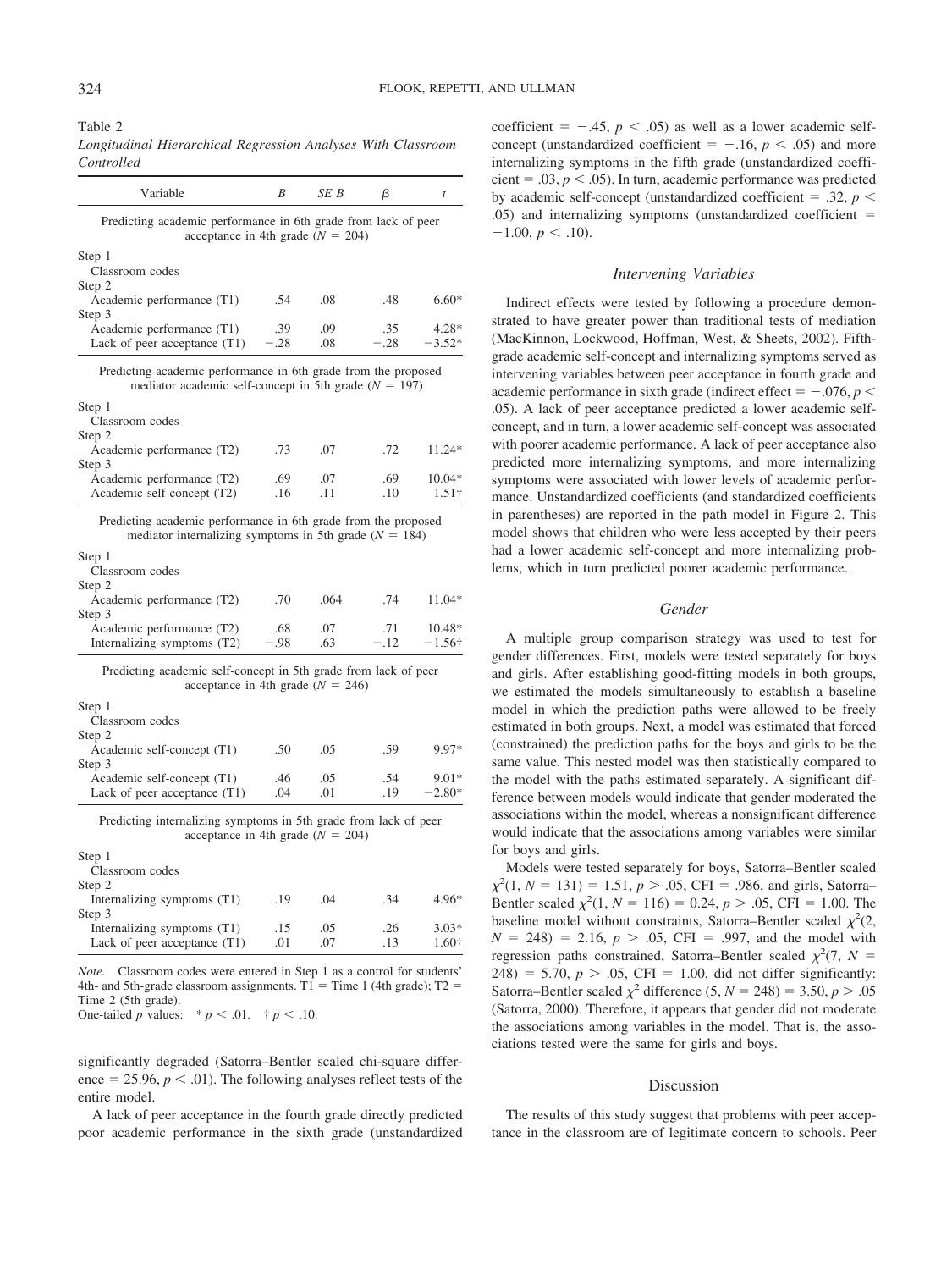

*Figure 2.* Path analysis results testing the mediational model. Unstandardized coefficients are reported (with standardized coefficients in parentheses). Two-tailed *p* values:  $\frac{1}{7}p < .10$ .  $\frac{1}{7}p < .05$ .

problems affect children's self-concept, mental health, and consequently, performance in school. First, the results replicate findings from previous studies linking problematic peer relations with academic performance. Children who were perceived by their teachers as lacking acceptance by their peers demonstrated poorer academic outcomes. A lack of peer acceptance explained as much as one fourth of the variance in academic performance. Second, the association held across reports from different informants, which suggests that the findings were not merely the result of a methodological artifact. Third, the present findings extend previous research by demonstrating, through a series of multiple regressions, that a lack of peer acceptance predicted declines in academic performance measured over 3 years. The effects of a lack of peer acceptance were pervasive, extending beyond poor concurrent performance to predict decrements in academic performance over time.

Given the strength of the association between children's peer relationships and academic performance, the next step for researchers is to understand how peer acceptance influences academic performance. Therefore, an important contribution of this study is the model that was tested, which proposed at least two ways in which classroom social experiences can affect children's scholastic performance. The path analysis indicated that academic self-concept and internalizing symptoms help to mediate an association between social relations in the classroom and academic performance. These findings highlight interconnections among different aspects of development during childhood. Social, emotional, and cognitive development are fundamentally interrelated. Although perhaps less intuitive than the encouragement of good study habits to promote cognitive development, the results reported here suggest that the promotion of positive relationships with peers can contribute not only to children's social development but to their emotional and cognitive development as well.

These findings underscore the need to recognize and intervene with children who are having social difficulties in the classroom. Our measures of social acceptance suggest that teachers can play a key role, as they appear to know who these children are and are able to identify signs of peer problems. Our findings also suggest multiple benefits to timely and effective interventions in terms of the potential for increased psychological well-being, improved self-concept, and better academic achievement.

An alternative pathway, predicting lack of peer acceptance from earlier internalizing symptoms, was almost significant. This finding suggests that the association between internalizing symptoms and a lack of peer acceptance may be reciprocal in nature. Internalizing symptoms can contribute to later peer problems, and likewise, a lack of peer acceptance is predictive of later internalizing behavior.

These findings are based solely on within-classroom variances and covariances. Prior to estimation of the regression and path analysis models, the between-groups effects of 28 fourth-grade classrooms and 24 fifth-grade classrooms were partialed out. Accounting for clustering reduced the strength of the association between internalizing symptoms and academic performance in the path analysis. The strength of the associations in the hierarchical regression analyses was similarly weakened and less variance in the outcome variables was accounted for by the predictors when classroom variance was removed. The presence of a classroom effect might suggest that some teachers are more inclined to report certain types of behaviors or might also reflect the nonrandom nature of classroom assignments. That is, children may be purposely grouped together according to shared characteristics.

The results of this study raise a number of interesting questions that should be investigated in future research. For example, how do the mediating roles played by internalizing symptoms and academic self-concept relate to other psychological variables, such as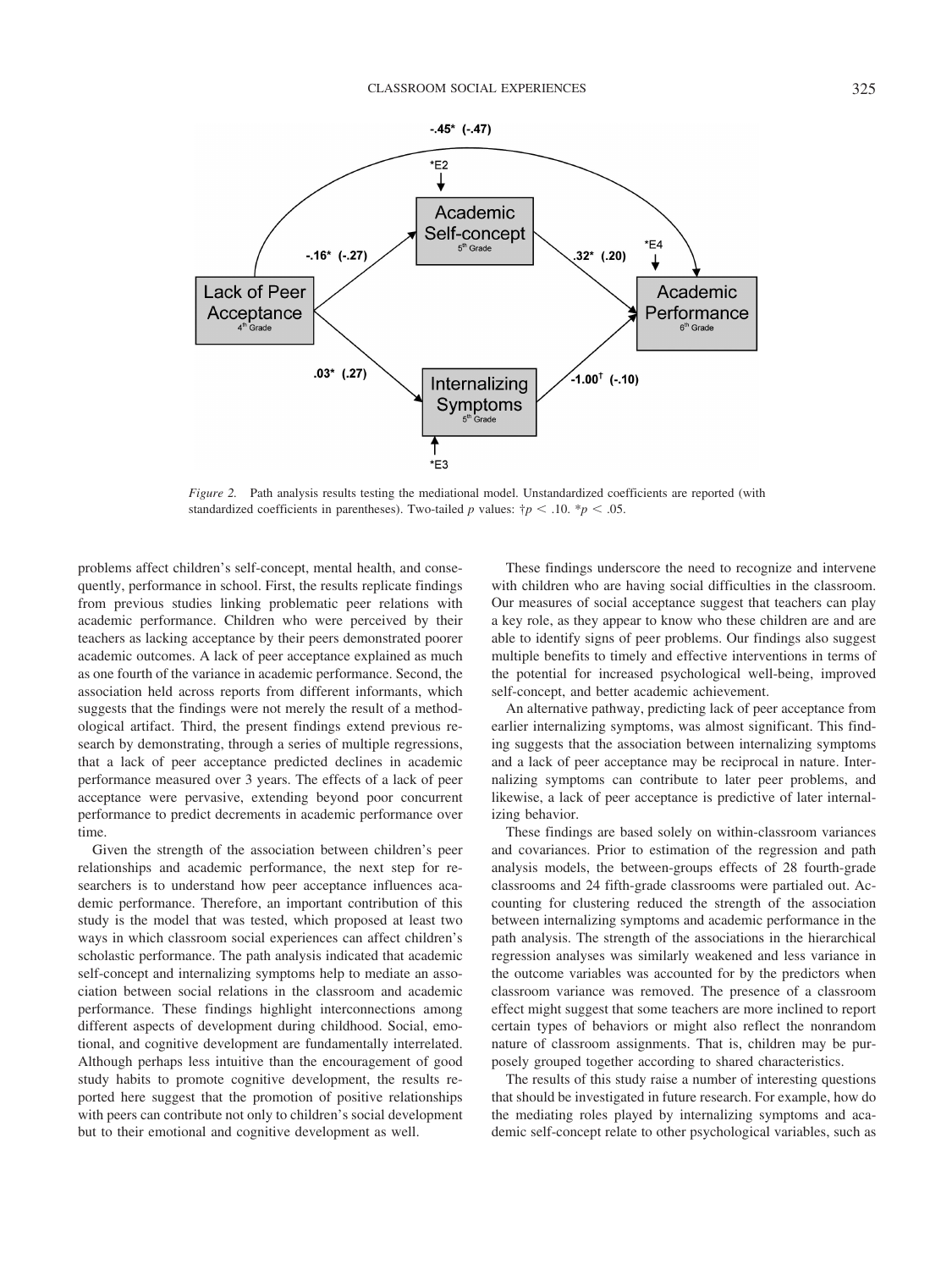motivation and valuing of academic learning, that also predict changes in academic outcomes over time? In addition to testing a select number of mediator variables, the present study is limited by its reliance on teachers' reports as the sole indicator of peer acceptance as well as by the homogeneity of the present sample in terms of characteristics such as socioeconomic status and ethnicity. Future research would be strengthened by including peer nominations as a measure of peer acceptance. The applicability of these findings should be explored and alternative pathways tested in diverse samples. For example, do these processes operate similarly among children from diverse ethnic and cultural backgrounds? Would the associations reported here differ during adolescence, a period when the importance of peers increases? Consideration of other social systems both inside and outside of school, such as teachers and family members, may offer additional important insights into how to optimally promote children's academic achievement.

Despite the limitations of this study, the findings indicate that the unique social climate that children experience at school contributes to their psychological adjustment and school performance and should not be ignored. Problems with peers may not be widely recognized by teachers and parents as important in the achievement of academic goals. However, this study highlights the need for educators to be aware of the role that social experiences play in children's psychological and academic functioning. In order to promote students' academic performance in the classroom, educators should also promote their social and emotional adjustment.

# References

- Achenbach, T. M. (1991). *Manual for the Teacher's Report Form and 1991 profile.* Burlington: University of Vermont, Department of Psychiatry.
- Bandura, A., Barbaranelli, C., Caprara, V. C., & Pastorelli, C. (1996). Multifaceted impact of self-efficacy beliefs on academic functioning. *Child Development, 67,* 1206 –1222.
- Bentler, P. M., & Dijkstra, T. (1985). Efficient estimation via linearization in structural models. In P. R. Krishnaiah (Ed.), *Multivariate analysis VI* (pp. 9 – 42). Amsterdam: North-Holland.
- Brendgen, M., Vitaro, F., Turgeon, L., & Poulin, F. (2002). Assessing aggressive and depressed children's social relations with classmates and friends: A matter of perspective. *Journal of Abnormal Child Psychology, 30,* 609 – 624.
- Buhs, E. S., & Ladd, G. W. (2001). Peer rejection as antecedent of young children's school adjustment: An examination of mediating processes. *Developmental Psychology, 37,* 550 –560.
- Byrne, B. M., & Shavelson, R. J. (1996). On the structure of social self-concept for pre-, early-, and late adolescents: A test of the Shavelson, Hubner, and Stanton (1976) model. *Journal of Personality and Social Psychology, 70,* 599 – 613.
- Cohen, J., Cohen, P., West, S. G., & Aiken, L. S. (2003). *Applied multiple regression/correlation analysis for the behavioral sciences* (3rd ed.). Mahwah, NJ: Erlbaum.
- Cole, D. A., Maxwell, S. E., & Martin, J. M. (1997). Reflected selfappraisals: Strength and structure of the relation of teacher, peer, and parent ratings to children's self-perceived competencies. *Journal of Educational Psychology, 89,* 55–70.
- DeRosier, M., Kupersmidt, J. B., & Patterson, C. J. (1994). Children's academic and behavioral adjustment as a function of the chronicity and proximity of peer rejection. *Child Development, 65,* 1799 –1813.
- Dweck, C. S. (1986). Motivational processes affecting learning. *American Psychologist, 41,* 1040 –1048.
- Edelbrock, C., & Achenbach, T. M. (1984). The teacher version of the Child Behavior Profile I: Boys aged 6 –11. *Journal of Consulting and Clinical Psychology, 52,* 207–217.
- Edelbrock, C., Greenbaum, R., & Conover, N. (1985). Reliability and concurrent relations between the teacher version of the Child Behavior Profile and the Conners Revised Teacher Rating Scale. *Journal of Abnormal Child Psychology, 13,* 295–303.
- Gonzales, N. A., Cauce, A. M., Friedman, R. J., & Mason, C. A. (1996). Family, peer, and neighborhood influences on academic achievement among African-American adolescents: One-year prospective effects. *American Journal of Community Psychology, 24,* 365–387.
- Graham, S., & Juvonen, J. (1998). Self-blame and peer victimization in middle school: An attributional analysis. *Developmental Psychology, 34,* 587–599.
- Guay, F., Boivin, M., & Hodges, E. V. E. (1999). Predicting change in academic achievement: A model of peer experiences and self-system processes. *Journal of Educational Psychology, 91,* 105–115.
- Harter, S. (1985). *Manual for the Self-Perceptions Profile for Children.* Denver, CO: University of Denver.
- Harter, S. (1988). Developmental processes in the construction of the self. In T. D. Yawkey & J. E. Johnson (Eds.), *Integrative processes and socialization: Early to middle childhood* (pp. 45–78). Hillsdale, NJ: Erlbaum.
- Harter, S. (1990). Processes underlying adolescent self-concept formation. In R. Montemayor, G. R. Adams, & T. P. Guillotta (Eds.), *From childhood to adolescence: A transitional period?* (pp. 205–239). Thousand Oaks, CA: Sage.
- Hodges, E. V. E., & Perry, D. G. (1999). Personal and interpersonal antecedents and consequences of victimization by peers. *Journal of* Personality and Social Psychology, 76, 677-685.
- Hymel, S., Rubin, K. H., Rowden, L., & LeMare, L. (1990). Children's peer relationships: Longitudinal prediction of internalizing and externalizing problems from middle to late childhood. *Child Development, 61,* 2004 –2021.
- Juvonen, J., Nishina, A., & Graham, S. (2000). Peer harassment, psychological adjustment, and school functioning in early adolescence. *Journal of Educational Psychology, 92,* 349 –359.
- Kochenderfer, B. J., & Ladd, G. W. (1996). Peer victimization: Cause or consequence of school maladjustment? *Child Development, 67,* 1305– 1317.
- Little, R. J. A. (1988). A test of missing completely at random for multivariate data with missing values. *Journal of the American Statistical Association, 83,* 1198 –1202.
- MacKinnon, D. P., Lockwood, C. M., Hoffman, J. M., West, S. F., & Sheets, V. (2002). A comparison of methods to test mediation and other intervening variable effects. *Psychological Methods, 7,* 83–104.
- Marsh, H. W., & Hau, K. (2003). Big-fish–little-pond effect on academic self-concept: A cross-cultural (26-country) test of the negative effects of academically selective schools. *American Psychologist, 58,* 364 –376.
- McGrath, E. P., & Repetti, R. L. (2002). A longitudinal study of children's depressive symptoms, self-perceptions, and cognitive distortions about the self. *Journal of Abnormal Psychology, 111, 77-87*.
- Noack, P. (1998). School achievement and adolescents' interactions with their fathers, mothers, and friends. *European Journal of Psychology of Education, 13,* 503–513.
- O'Neil, R., Welsh, M., Parke, R. D., Wang, S., & Strand, C. (1997). A longitudinal assessment of the academic correlates of early peer acceptance and rejection. *Journal of Clinical Child Psychology, 26,* 290 –303.
- Panak, W. F., & Garber, J. (1992). Role of aggression, rejection, and attributions in the prediction of depression in children. *Development and Psychopathology, 4,* 145–165.